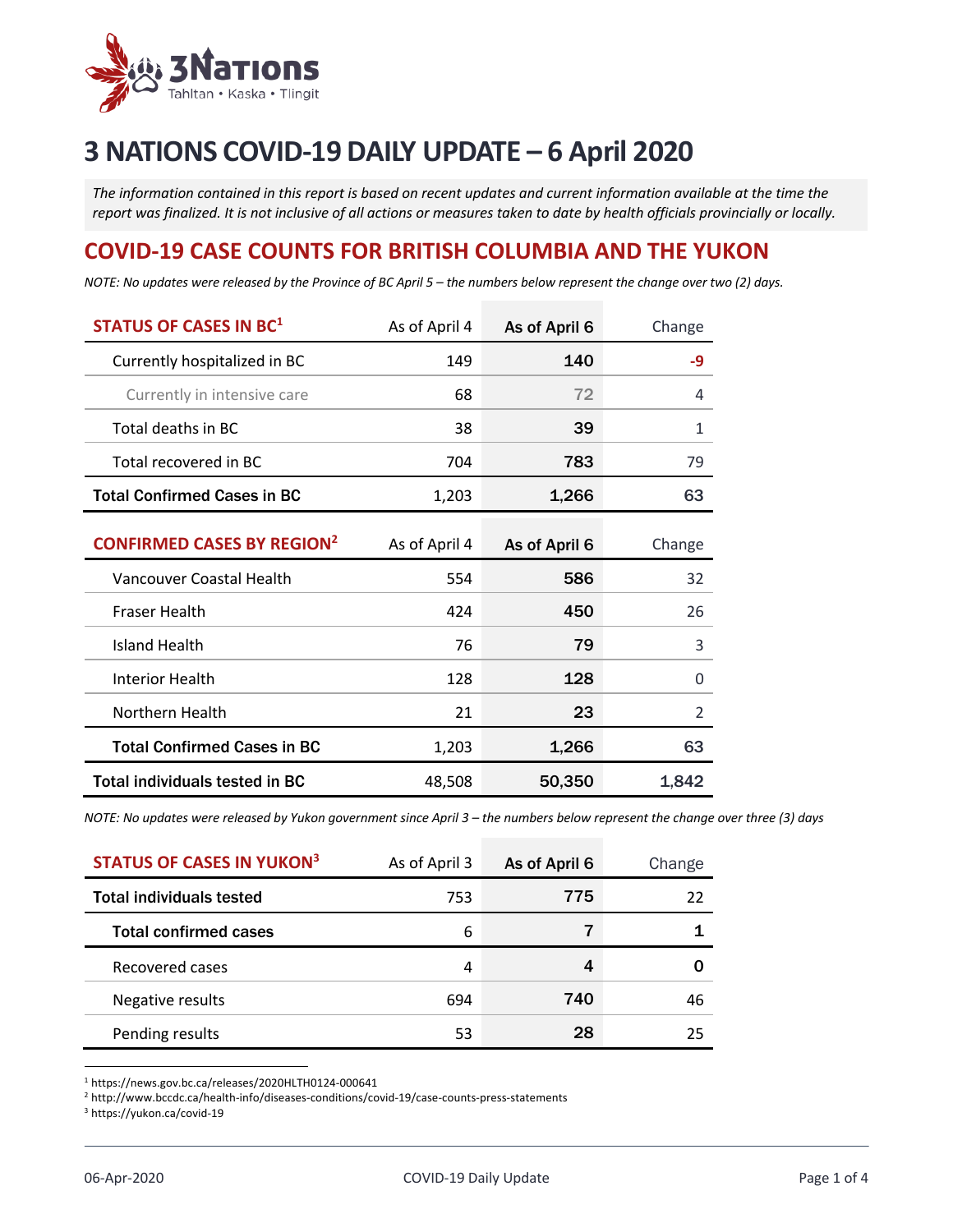

## **EPIDEMIC CURVE, CONFIRMED COVID-19 CASES IN BC BY SYMPTOM ONSET DATE AS OF APRIL 6, 20204**



*\* Only cases with symptom onset dates reported are included.*

### **LATEST ADVICE AND MEASURES IN BRITISH COLUMBIA**

- The Province has provided clarification on safety measures for the inland ferry system following guidelines set by Transport Canada on reducing COVID-19 hazard on ferries, including the Usk Reaction ferry on the Skeena River Northeast of Terrace:<sup>5</sup>
	- All passengers travelling by vehicle must remain in their vehicles for the duration of the trip.
	- All passenger amenities aboard the ferry are closed until further notice.
	- Walk-on passengers, cyclists and motorcyclists must remain inside designated zones while in the terminal and while aboard the ferry.
	- Walk-on passengers, cyclists and motorcyclists with symptoms of COVID-19 are not permitted aboard the inland ferries.
	- B.C.'s Provincial Health Officer has ordered all British Columbians to avoid all non-essential travel at this time. Enforcement for failing to abide by these new measures could include monetary penalties.

<sup>4</sup> http://www.bccdc.ca/Health-Info-Site/Documents/BC\_Surveillance\_Summary\_April\_6\_final.pdf

<sup>5</sup> https://news.gov.bc.ca/releases/2020TRAN0053-000640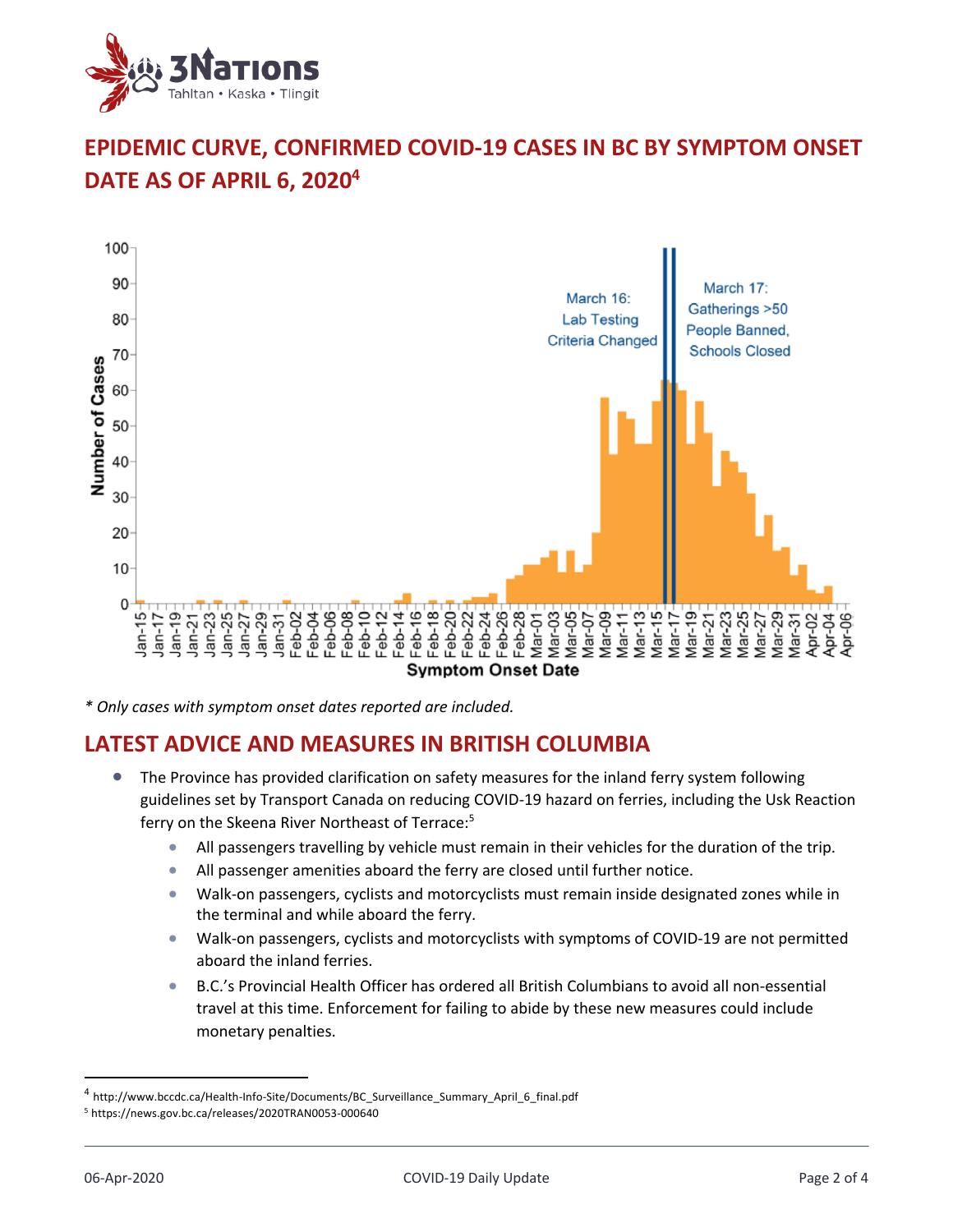

#### **Terrace**

• No significant updates from the City of Terrace.

#### **Smithers**

• No significant updates from Smithers.

## **LATEST ADVICE AND MEASURES IN YUKON TERRITORY**

- As of 8 a.m. on Monday, April 6, Civil Emergency Measures Act (CEMA) Enforcement Officers have been placed at Yukon borders and at the Whitehorse airport, including:<sup>6</sup>
	- At the weigh scales south of Watson Lake.
	- Fraser, BC border crossing.
	- Pleasant Camp, BC border crossing.
- This is a measure to ensure that all travelers have the information they need to keep themselves and Yukoners safe from the spread of COVID-19.
	- These officers will be collecting contact information of all travelers coming through Yukon or returning home, details of their 14-day self-isolation plans, and declarations of any symptoms of COVID-19.
- The Yukon's Chief Medical Officer of Health, Dr. Brendan Hanley, has shared the following:<sup>7</sup>
	- As of April 6th, there are seven cases of COVID-19 in Yukon.
	- Four of the seven people who contracted COVID-19 have now recovered and all others are doing well in home-isolation. No Yukon cases have required medical treatment.
	- Whenever new cases of COVID-19 occur in the territory that can be traced to a particular person, the Government of Yukon will contact anyone who has had close contact with that individual.
	- Yukoners who have had close contact with someone who is infected will be notified individually and the steps they need to take will be explained to them directly.
	- Yukon continues to have no documented cases of community transmission. All identified infections in the territory so far, are connected to travel outside Yukon or to known contacts.
	- Yukon is not facing a shortage of personal protective equipment (PPE).
	- Yukoners are strongly advised to choose less risky outdoor activities close to home this Easter weekend.

#### **Whitehorse**

• No substantial updates from the city of Whitehorse.

#### **Watson Lake**

• No COVID-19 information for this community is currently available.

<sup>6</sup> https://yukon.ca/en/news/april-6-2020-yukons-chief-medical-officer-health-provides-update-covid-19

<sup>7</sup> https://yukon.ca/en/news/april-6-2020-yukons-chief-medical-officer-health-provides-update-covid-19